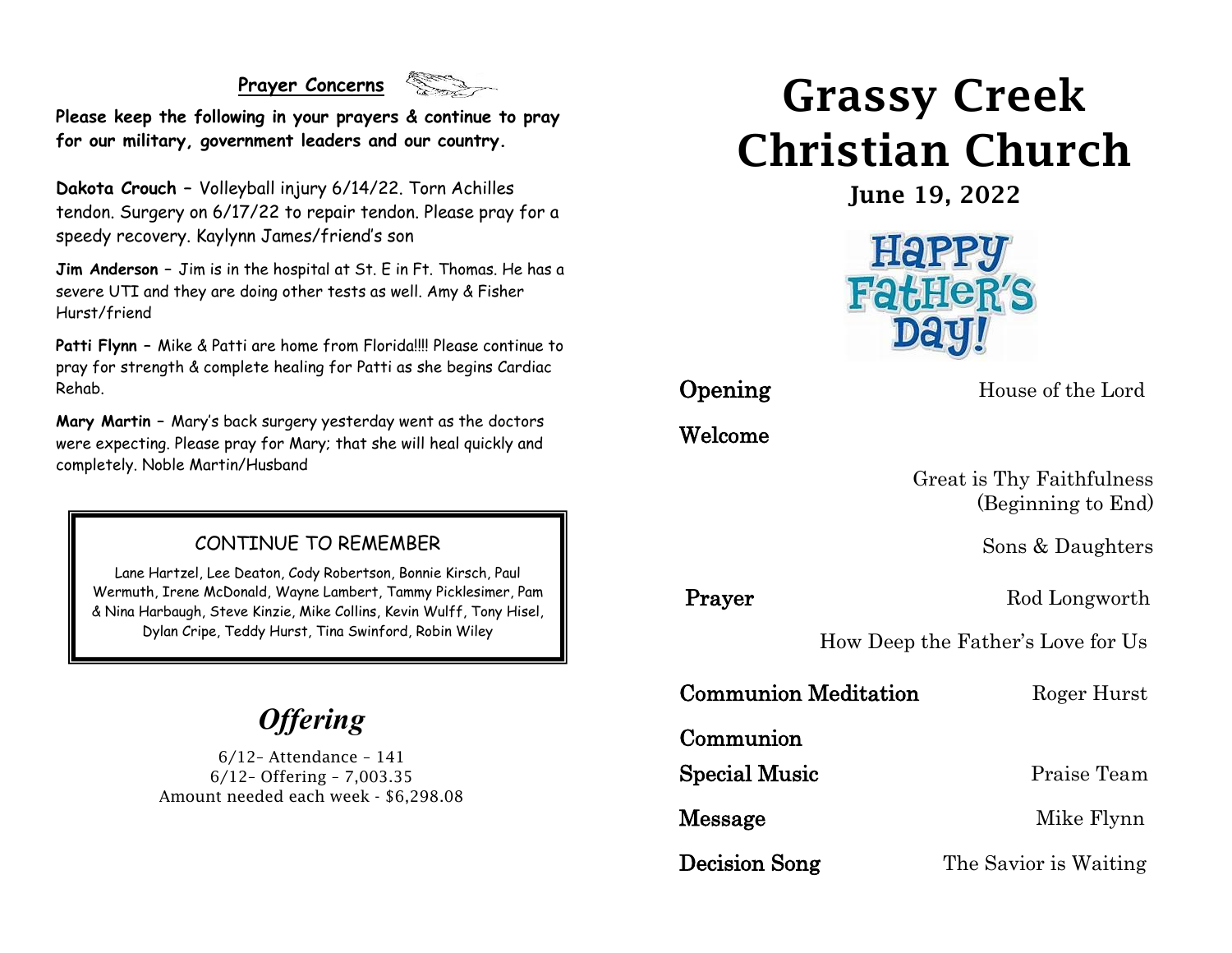#### Special Music Schedule Ĩ



 6/19 – Praise Team 6/26 – Joanne Hicks 7/3 - Trish Niehaus 7/10 – Kelsey (Knight) Joseph 7/17 – Carl's Praise Team 7/24 – Lisa H. & Linda L. 7/31 – YOUTH SUNDAY

\* \* \* \* \* \*

### News from the Board!

#### The Church picnic is scheduled for June 26th

There will be food, fun, and games. If you would like to help, see Roger Hurst. He is always looking for some good help.  $\odot$ 

. . . . . . . . .

#### We are looking into setting up a non-perishable's donation box

There are needs in the community that Grassy Creek can be leading the way to help with. This won't work without your support. Please reach out to your leadership with thoughts/suggestions, and let them know how you can pitch in.

. . . . . . . . . .

#### The buildings and grounds crew have made upgrades to the playground equipment

We want to make Grassy Creek a fun and safe environment for our kids and families in the community.

#### June Serving Schedule

#### Communion Meditation

6/19 – Roger Hurst 6/26 – Fisher Hurst

Elder Baptism Service – Kirt Brown Worship Leader – Pam Taylor Praise Team – Joanne Hicks, Karen Reid, Angie McPherson, Alan Whaley, Cody Kirsch, Jeremy & Andi Oldham Instruments – Aimee Gallagher Sound Board – Ethan Stahl Video/Computer – Cullen Beard Decorating the Sanctuary – Sherry Pennington Wee Worship – Hannah Stahl Welcome Team – Gary & Pam Knight Mowing Church Yard – Paul, Caleb & Garrett Wilson Mowing Ballfield – Ken Kool & Justin Danna

#### July Serving Schedule

#### Communion Meditation

7/3– Kirt Brown 7/10– Tim Monks 7/17 – Doug Beard 7/24 – Noble Martin 7/31 – Rod Longworth Elder Baptism Service – Noble Martin Worship Leader – Carl Wetterhan Praise Team – Sherry Pennington, Kenna Knight, Matthew Kirsch Instruments – Various Sound Board – Aaron Kirsch Video/Computer – Austin Kirsch Decorating the Sanctuary – Janet Baird & Ana McFarland Wee Worship – Andi Oldham Welcome Team – John & Shirley Merrill Mowing Church Yard – Barry Hisel Mowing Ballfield – Eli & Hannah Stahl Landscaping Maintenance – Lori Fookes